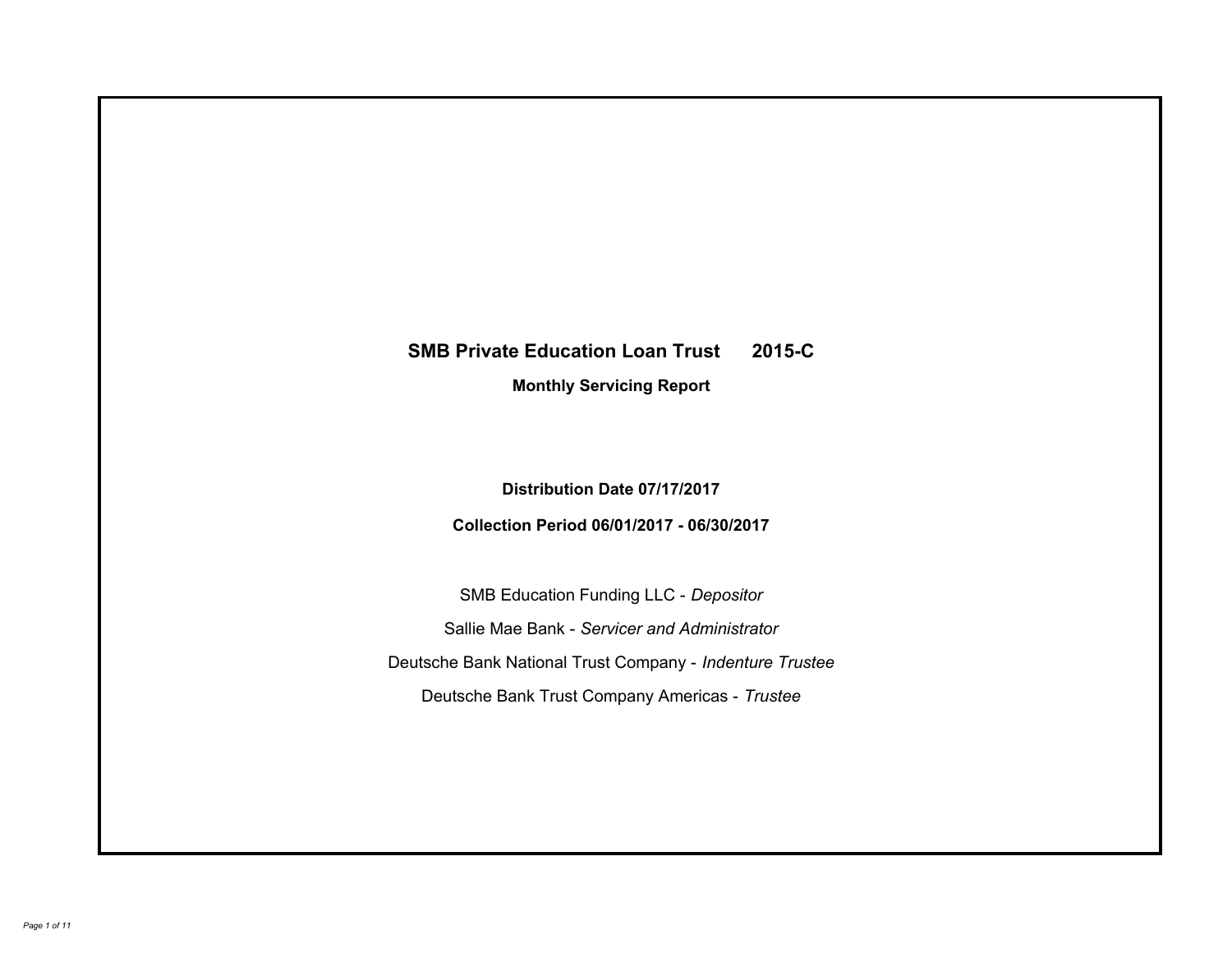| Α           | <b>Student Loan Portfolio Characteristics</b>                              |                                                                                                     | <b>Settlement Date</b><br>10/27/2015 | 05/31/2017            | 06/30/2017                 |
|-------------|----------------------------------------------------------------------------|-----------------------------------------------------------------------------------------------------|--------------------------------------|-----------------------|----------------------------|
|             | <b>Principal Balance</b>                                                   |                                                                                                     | \$693,787,197.00                     | \$584,575,145.84      | \$578,122,656.07           |
|             | Interest to be Capitalized Balance                                         |                                                                                                     | 55,852,621.68                        | 38,445,058.11         | 36,816,258.15              |
|             | Pool Balance                                                               |                                                                                                     | \$749,639,818.68                     | \$623,020,203.95      | \$614,938,914.22           |
|             | Weighted Average Coupon (WAC)                                              |                                                                                                     |                                      |                       |                            |
|             |                                                                            | WAC1 (Contractual Interest Rate on the Loan)                                                        | 8.28%                                | 8.85%                 | 8.93%                      |
|             |                                                                            | WAC2 (Average of Applicable Interest Rate)                                                          | 8.28%                                | 8.82%                 | 8.90%                      |
|             | WAC3 (Average of Actual Interest Rate)                                     |                                                                                                     | 8.22%                                | 8.75%                 | 8.83%                      |
|             | Weighted Average Remaining Term                                            |                                                                                                     | 127.00                               | 120.50                | 120.34                     |
|             | Number of Loans                                                            |                                                                                                     | 65,154                               | 54,964                | 54,295                     |
|             | Number of Borrowers<br>Pool Factor                                         |                                                                                                     | 45,614                               | 38,833<br>0.831092731 | 38,389<br>0.820312501      |
|             | Since Issued Total Constant Prepayment Rate (1)                            |                                                                                                     |                                      | 8.71%                 | 8.82%                      |
| B           | <b>Debt Securities</b>                                                     | <b>Cusip/Isin</b>                                                                                   | 06/15/2017                           |                       | 07/17/2017                 |
|             | A1                                                                         | 78448RAA4                                                                                           | \$22,551,674.49                      |                       | \$12,270,144.00            |
|             | A <sub>2</sub> A                                                           | 78448RAB2                                                                                           | \$207,000,000.00                     |                       | \$207,000,000.00           |
|             | A2B                                                                        | 78448RAC0                                                                                           | \$100,000,000.00                     |                       | \$100,000,000.00           |
|             | A <sub>3</sub>                                                             | 78448RAD8                                                                                           | \$75,000,000.00                      |                       | \$75,000,000.00            |
|             | B                                                                          | 78448RAE6                                                                                           | \$70,000,000.00                      |                       | \$70,000,000.00            |
|             | C                                                                          | 78448RAF3                                                                                           | \$50,000,000.00                      |                       | \$50,000,000.00            |
|             |                                                                            |                                                                                                     |                                      |                       |                            |
| $\mathsf C$ | <b>Certificates</b>                                                        | Cusip/Isin                                                                                          | 06/15/2017                           |                       | 07/17/2017                 |
|             | Residual                                                                   | 78448R106                                                                                           | \$100,000.00                         |                       | \$100,000.00               |
|             |                                                                            |                                                                                                     |                                      |                       |                            |
| D           | <b>Account Balances</b>                                                    |                                                                                                     | 06/15/2017                           |                       | 07/17/2017                 |
|             | Reserve Account Balance                                                    |                                                                                                     | \$1,884,455.00                       |                       | \$1,884,455.00             |
| E           | <b>Asset / Liability</b>                                                   |                                                                                                     | 06/15/2017                           |                       | 07/17/2017                 |
|             |                                                                            |                                                                                                     |                                      |                       |                            |
|             | Overcollateralization Percentage<br>Specified Overcollateralization Amount |                                                                                                     | 15.81%<br>\$186,906,061.19           |                       | 16.37%<br>\$184,481,674.27 |
|             | <b>Actual Overcollateralization Amount</b>                                 |                                                                                                     | \$98,468,529.46                      |                       | \$100,668,770.22           |
|             |                                                                            | (1) For additional information, see 'Since Issued CPR Methodology' found on page 11 of this report. |                                      |                       |                            |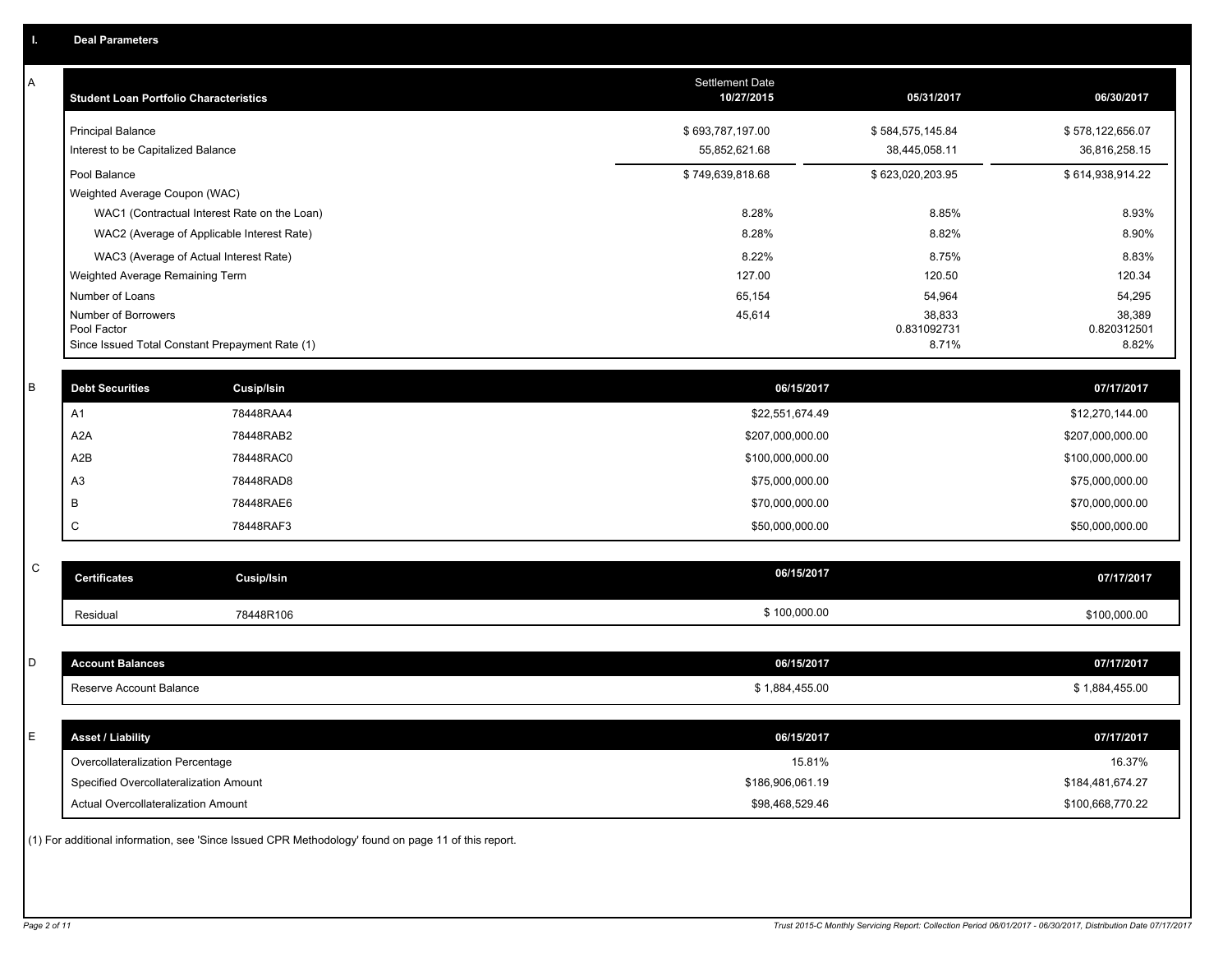### **II. 2015-C Trust Activity 06/01/2017 through 06/30/2017**

| Α | <b>Student Loan Principal Receipts</b>                           |                 |  |
|---|------------------------------------------------------------------|-----------------|--|
|   | <b>Borrower Principal</b>                                        | 8,976,104.66    |  |
|   | Consolidation Activity Principal (1)                             | 0.00            |  |
|   | Seller Principal Reimbursement                                   | (2,395.61)      |  |
|   | Servicer Principal Reimbursement                                 | 0.00            |  |
|   | Delinquent Principal Purchases by Servicer                       | 0.00            |  |
|   | <b>Other Principal Deposits</b>                                  | 0.00            |  |
|   | <b>Total Principal Receipts</b>                                  | \$8,973,709.05  |  |
| B | <b>Student Loan Interest Receipts</b>                            |                 |  |
|   | <b>Borrower Interest</b>                                         | 2,904,423.55    |  |
|   | Consolidation Activity Interest (1)                              | 0.00            |  |
|   | Seller Interest Reimbursement                                    | (137.73)        |  |
|   | Servicer Interest Reimbursement                                  | 0.00            |  |
|   | Delinquent Interest Purchases by Servicer                        | 0.00            |  |
|   | Other Interest Deposits                                          | 0.00            |  |
|   | <b>Total Interest Receipts</b>                                   | \$2,904,285.82  |  |
| С | <b>Recoveries on Realized Losses</b>                             | \$136,270.32    |  |
| D | <b>Investment Income</b>                                         | \$8,269.98      |  |
| Е | <b>Funds Borrowed from Next Collection Period</b>                | \$0.00          |  |
| F | <b>Funds Repaid from Prior Collection Period</b>                 | \$0.00          |  |
| G | Loan Sale or Purchase Proceeds                                   | \$0.00          |  |
| H | Initial Deposits to Distribution Account                         | \$0.00          |  |
|   | <b>Excess Transferred from Other Accounts</b>                    | \$0.00          |  |
| J | <b>Borrower Benefit Reimbursements</b>                           | \$0.00          |  |
| Κ | <b>Other Deposits</b>                                            | \$0.00          |  |
| L | <b>Other Fees Collected</b>                                      | \$0.00          |  |
| М | <b>AVAILABLE FUNDS</b>                                           | \$12,022,535.17 |  |
| N | Non-Cash Principal Activity During Collection Period             | \$2,521,219.28  |  |
| O | Aggregate Purchased Amounts by the Depositor, Servicer or Seller | \$0.00          |  |
| P | Aggregate Loan Substitutions                                     | \$0.00          |  |

(1) 'Consolidation Activity Principal' and 'Consolidation Activity Interest' refer to principal and interest received on trust loans consolidated by Sallie Mae Bank.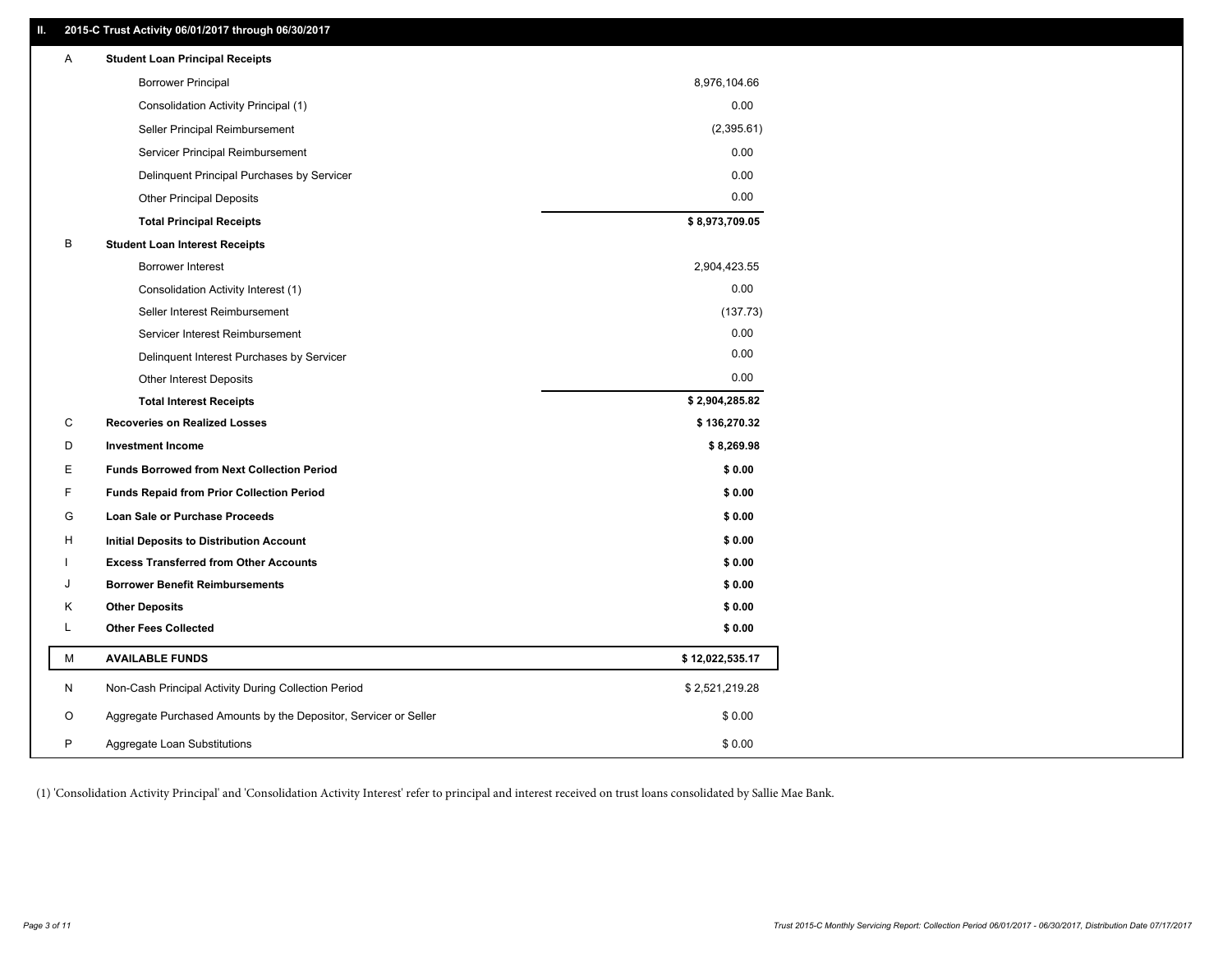|                   |                       |                          |         |                                                           | <b>Loans by Repayment Status</b> |                            |                          |         |                                                                  |                |                            |
|-------------------|-----------------------|--------------------------|---------|-----------------------------------------------------------|----------------------------------|----------------------------|--------------------------|---------|------------------------------------------------------------------|----------------|----------------------------|
|                   |                       |                          |         | 06/30/2017                                                |                                  |                            |                          |         | 05/31/2017                                                       |                |                            |
|                   |                       | <b>Wtd Avg</b><br>Coupon | # Loans | Principal and<br><b>Interest Accrued</b><br>to Capitalize | % of Principal                   | % of Loans in<br>Repay (1) | <b>Wtd Avg</b><br>Coupon | # Loans | <b>Principal and</b><br><b>Interest Accrued</b><br>to Capitalize | % of Principal | % of Loans in<br>Repay (1) |
| INTERIM:          | IN SCHOOL             | 9.72%                    | 4,331   | \$58,645,720.07                                           | 9.537%                           | $-$ %                      | 9.63%                    | 5,218   | \$71,059,576.93                                                  | 11.406%        | $-$ %                      |
|                   | GRACE                 | 9.72%                    | 2,953   | \$40,485,353.72                                           | 6.584%                           | $-$ %                      | 9.57%                    | 2,608   | \$34,928,986.67                                                  | 5.606%         | $-$ %                      |
|                   | <b>DEFERMENT</b>      | 9.58%                    | 2,500   | \$29,539,104.95                                           | 4.804%                           | $-$ %                      | 9.48%                    | 2,519   | \$29,932,518.10                                                  | 4.804%         | $-$ %                      |
| <b>REPAYMENT:</b> | <b>CURRENT</b>        | 8.56%                    | 41,822  | \$449,798,557.36                                          | 73.145%                          | 92.500%                    | 8.48%                    | 42,041  | \$450,489,513.58                                                 | 72.307%        | 92.484%                    |
|                   | 31-60 DAYS DELINQUENT | 9.21%                    | 563     | \$6,167,533.51                                            | 1.003%                           | 1.268%                     | 9.06%                    | 639     | \$8,142,813.55                                                   | 1.307%         | 1.672%                     |
|                   | 61-90 DAYS DELINQUENT | 9.31%                    | 331     | \$4,150,532.69                                            | 0.675%                           | 0.854%                     | 9.32%                    | 296     | \$3,610,761.92                                                   | 0.580%         | 0.741%                     |
|                   | > 90 DAYS DELINQUENT  | 9.60%                    | 141     | \$1,644,494.30                                            | 0.267%                           | 0.338%                     | 9.44%                    | 124     | \$1,413,484.10                                                   | 0.227%         | 0.290%                     |
|                   | <b>FORBEARANCE</b>    | 8.98%                    | 1,654   | \$24,507,617.62                                           | 3.985%                           | 5.040%                     | 8.72%                    | 1,519   | \$23,442,549.10                                                  | 3.763%         | 4.813%                     |
| <b>TOTAL</b>      |                       |                          | 54,295  | \$614,938,914.22                                          | 100.00%                          | 100.00%                    |                          | 54,964  | \$623,020,203.95                                                 | 100.00%        | 100.00%                    |

Percentages may not total 100% due to rounding  $\star$ 

1 Loans classified in "Repayment" include any loan for which interim interest only, \$25 fixed payments or full principal and interest payments are due.

|                         |                                                                                                                                                                                |                          |         |                                                                  | <b>Loans by Borrower Status</b> |                                |                          |         |                                                                  |                |                                |
|-------------------------|--------------------------------------------------------------------------------------------------------------------------------------------------------------------------------|--------------------------|---------|------------------------------------------------------------------|---------------------------------|--------------------------------|--------------------------|---------|------------------------------------------------------------------|----------------|--------------------------------|
|                         |                                                                                                                                                                                |                          |         | 06/30/2017                                                       |                                 |                                |                          |         | 05/31/2017                                                       |                |                                |
|                         |                                                                                                                                                                                | <b>Wtd Avg</b><br>Coupon | # Loans | <b>Principal and</b><br><b>Interest Accrued</b><br>to Capitalize | % of Principal                  | % of Loans in<br>P&I Repay (2) | <b>Wtd Avg</b><br>Coupon | # Loans | <b>Principal and</b><br><b>Interest Accrued</b><br>to Capitalize | % of Principal | % of Loans in<br>P&I Repay (2) |
| INTERIM:                | IN SCHOOL                                                                                                                                                                      | 9.37%                    | 8,856   | \$120,761,934.17                                                 | 19.638%                         | $-$ %                          | 9.28%                    | 10,927  | \$150,699,667.03                                                 | 24.189%        | $-$ %                          |
|                         | GRACE                                                                                                                                                                          | 9.37%                    | 6,009   | \$84,348,943.57                                                  | 13.717%                         | $-$ %                          | 9.25%                    | 4,882   | \$66,401,135.93                                                  | 10.658%        | $-$ %                          |
|                         | <b>DEFERMENT</b>                                                                                                                                                               | 9.25%                    | 4,606   | \$53,142,505.33                                                  | 8.642%                          | $-$ %                          | 9.12%                    | 4,722   | \$54,573,538.86                                                  | 8.760%         | $-$ %                          |
| P&I REPAYMENT:          | <b>CURRENT</b>                                                                                                                                                                 | 8.38%                    | 32,222  | \$321,302,600.72                                                 | 52.250%                         | 90.080%                        | 8.31%                    | 31,939  | \$315,913,408.91                                                 | 50.707%        | 89.915%                        |
|                         | 31-60 DAYS DELINQUENT                                                                                                                                                          | 9.19%                    | 503     | \$5,460,286.35                                                   | 0.888%                          | 1.531%                         | 9.04%                    | 579     | \$7,214,906.26                                                   | 1.158%         | 2.054%                         |
|                         | 61-90 DAYS DELINQUENT                                                                                                                                                          | 9.30%                    | 311     | \$3,830,549.97                                                   | 0.623%                          | 1.074%                         | 9.31%                    | 278     | \$3,413,537.72                                                   | 0.548%         | 0.972%                         |
|                         | > 90 DAYS DELINQUENT                                                                                                                                                           | 9.58%                    | 133     | \$1,561,140.48                                                   | 0.254%                          | 0.438%                         | 9.41%                    | 118     | \$1,361,460.14                                                   | 0.219%         | 0.387%                         |
|                         | FORBEARANCE                                                                                                                                                                    | 8.98%                    | 1,655   | \$24,530,953.63                                                  | 3.989%                          | 6.877%                         | 8.72%                    | 1,519   | \$23,442,549.10                                                  | 3.763%         | 6.672%                         |
| <b>TOTAL</b><br>$\star$ | Percentages may not total 100% due to rounding<br>2 Loans classified in "P&I Repayment" includes only those loans for which scheduled principal and interest payments are due. |                          | 54,295  | \$614,938,914.22                                                 | 100.00%                         | 100.00%                        |                          | 54,964  | \$623,020,203.95                                                 | 100.00%        | 100.00%                        |

WAC reflects WAC3 To conform with company standard reporting these sections now include Princial and Interest Accrued to Capitalize.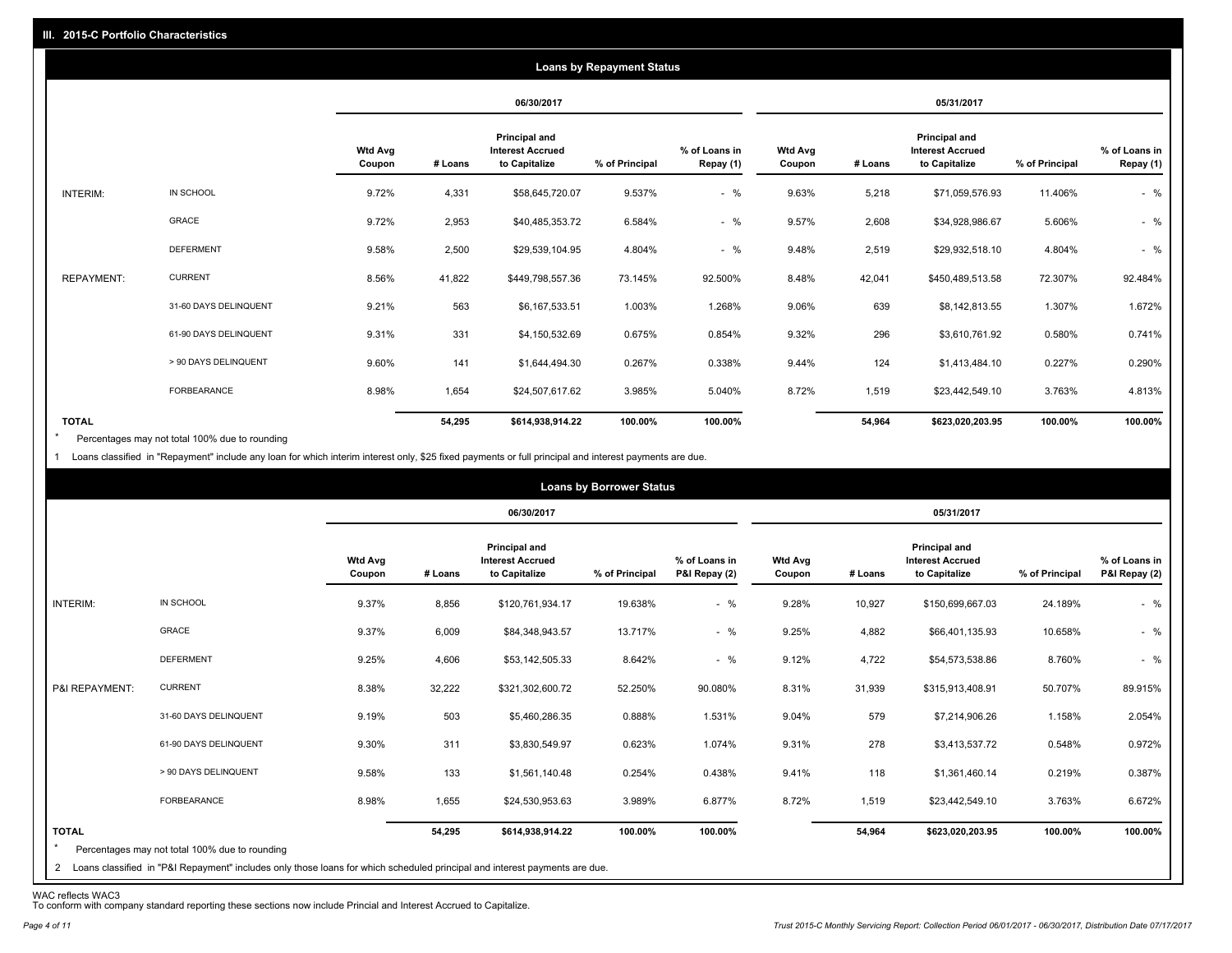| Pool Balance<br>\$614,938,914.22<br>\$623,020,203.95<br>Total # Loans<br>54,295<br>54,964<br>Total # Borrowers<br>38,833<br>38,389<br>8.90%<br>8.82%<br>Weighted Average Coupon<br>120.34<br>120.50<br>Weighted Average Remaining Term<br>92.9%<br>92.8%<br>Percent of Pool - Cosigned<br>7.1%<br>7.2%<br>Percent of Pool - Non Cosigned<br>Borrower Interest Accrued for Period<br>\$4,140,857.82<br>\$4,304,660.35<br>\$41,652,345.95<br><b>Outstanding Borrower Interest Accrued</b><br>\$39,945,889.62<br>Gross Principal Realized Loss - Periodic<br>\$369,061.67<br>\$662,662.57<br>\$10,259,629.74<br>Gross Principal Realized Loss - Cumulative<br>\$9,890,568.07<br>Recoveries on Realized Losses - Periodic<br>\$136,270.32<br>\$121,608.58<br>Recoveries on Realized Losses - Cumulative<br>\$749,157.38<br>\$612,887.06<br>Net Losses - Periodic<br>\$232,791.35<br>\$541,053.99<br>Net Losses - Cumulative<br>\$9,510,472.36<br>\$9,277,681.01<br>Non-Cash Principal Activity - Capitalized Interest<br>\$2,889,331.03<br>\$1,018,551.37<br>Since Issued Total Constant Prepayment Rate (CPR) (1)<br>8.82%<br>8.71%<br><b>Loan Substitutions</b><br>\$0.00<br>\$0.00<br><b>Cumulative Loan Substitutions</b><br>\$0.00<br>\$0.00<br><b>Unpaid Servicing Fees</b><br>\$0.00<br>\$0.00<br><b>Unpaid Administration Fees</b><br>\$0.00<br>\$0.00<br><b>Unpaid Carryover Servicing Fees</b><br>\$0.00<br>\$0.00<br>Note Interest Shortfall<br>\$0.00<br>\$0.00<br>Loans in Modification<br>\$19,644,729.81<br>\$17,873,449.97<br>% of Loans in Modification as a % of Loans in Repayment (P&I)<br>5.45%<br>5.91%<br>% Annualized Gross Principal Realized Loss - Periodic as a %<br>1.33%<br>2.43%<br>of Loans in Repayment (P&I) * 12<br>% Gross Principal Realized Loss - Cumulative as a % of<br>Original Pool Balance<br>1.37%<br>1.32% | 6/30/2017 | 5/31/2017 |  |
|------------------------------------------------------------------------------------------------------------------------------------------------------------------------------------------------------------------------------------------------------------------------------------------------------------------------------------------------------------------------------------------------------------------------------------------------------------------------------------------------------------------------------------------------------------------------------------------------------------------------------------------------------------------------------------------------------------------------------------------------------------------------------------------------------------------------------------------------------------------------------------------------------------------------------------------------------------------------------------------------------------------------------------------------------------------------------------------------------------------------------------------------------------------------------------------------------------------------------------------------------------------------------------------------------------------------------------------------------------------------------------------------------------------------------------------------------------------------------------------------------------------------------------------------------------------------------------------------------------------------------------------------------------------------------------------------------------------------------------------------------------------------------------------------------------------------------------------------------|-----------|-----------|--|
|                                                                                                                                                                                                                                                                                                                                                                                                                                                                                                                                                                                                                                                                                                                                                                                                                                                                                                                                                                                                                                                                                                                                                                                                                                                                                                                                                                                                                                                                                                                                                                                                                                                                                                                                                                                                                                                      |           |           |  |
|                                                                                                                                                                                                                                                                                                                                                                                                                                                                                                                                                                                                                                                                                                                                                                                                                                                                                                                                                                                                                                                                                                                                                                                                                                                                                                                                                                                                                                                                                                                                                                                                                                                                                                                                                                                                                                                      |           |           |  |
|                                                                                                                                                                                                                                                                                                                                                                                                                                                                                                                                                                                                                                                                                                                                                                                                                                                                                                                                                                                                                                                                                                                                                                                                                                                                                                                                                                                                                                                                                                                                                                                                                                                                                                                                                                                                                                                      |           |           |  |
|                                                                                                                                                                                                                                                                                                                                                                                                                                                                                                                                                                                                                                                                                                                                                                                                                                                                                                                                                                                                                                                                                                                                                                                                                                                                                                                                                                                                                                                                                                                                                                                                                                                                                                                                                                                                                                                      |           |           |  |
|                                                                                                                                                                                                                                                                                                                                                                                                                                                                                                                                                                                                                                                                                                                                                                                                                                                                                                                                                                                                                                                                                                                                                                                                                                                                                                                                                                                                                                                                                                                                                                                                                                                                                                                                                                                                                                                      |           |           |  |
|                                                                                                                                                                                                                                                                                                                                                                                                                                                                                                                                                                                                                                                                                                                                                                                                                                                                                                                                                                                                                                                                                                                                                                                                                                                                                                                                                                                                                                                                                                                                                                                                                                                                                                                                                                                                                                                      |           |           |  |
|                                                                                                                                                                                                                                                                                                                                                                                                                                                                                                                                                                                                                                                                                                                                                                                                                                                                                                                                                                                                                                                                                                                                                                                                                                                                                                                                                                                                                                                                                                                                                                                                                                                                                                                                                                                                                                                      |           |           |  |
|                                                                                                                                                                                                                                                                                                                                                                                                                                                                                                                                                                                                                                                                                                                                                                                                                                                                                                                                                                                                                                                                                                                                                                                                                                                                                                                                                                                                                                                                                                                                                                                                                                                                                                                                                                                                                                                      |           |           |  |
|                                                                                                                                                                                                                                                                                                                                                                                                                                                                                                                                                                                                                                                                                                                                                                                                                                                                                                                                                                                                                                                                                                                                                                                                                                                                                                                                                                                                                                                                                                                                                                                                                                                                                                                                                                                                                                                      |           |           |  |
|                                                                                                                                                                                                                                                                                                                                                                                                                                                                                                                                                                                                                                                                                                                                                                                                                                                                                                                                                                                                                                                                                                                                                                                                                                                                                                                                                                                                                                                                                                                                                                                                                                                                                                                                                                                                                                                      |           |           |  |
|                                                                                                                                                                                                                                                                                                                                                                                                                                                                                                                                                                                                                                                                                                                                                                                                                                                                                                                                                                                                                                                                                                                                                                                                                                                                                                                                                                                                                                                                                                                                                                                                                                                                                                                                                                                                                                                      |           |           |  |
|                                                                                                                                                                                                                                                                                                                                                                                                                                                                                                                                                                                                                                                                                                                                                                                                                                                                                                                                                                                                                                                                                                                                                                                                                                                                                                                                                                                                                                                                                                                                                                                                                                                                                                                                                                                                                                                      |           |           |  |
|                                                                                                                                                                                                                                                                                                                                                                                                                                                                                                                                                                                                                                                                                                                                                                                                                                                                                                                                                                                                                                                                                                                                                                                                                                                                                                                                                                                                                                                                                                                                                                                                                                                                                                                                                                                                                                                      |           |           |  |
|                                                                                                                                                                                                                                                                                                                                                                                                                                                                                                                                                                                                                                                                                                                                                                                                                                                                                                                                                                                                                                                                                                                                                                                                                                                                                                                                                                                                                                                                                                                                                                                                                                                                                                                                                                                                                                                      |           |           |  |
|                                                                                                                                                                                                                                                                                                                                                                                                                                                                                                                                                                                                                                                                                                                                                                                                                                                                                                                                                                                                                                                                                                                                                                                                                                                                                                                                                                                                                                                                                                                                                                                                                                                                                                                                                                                                                                                      |           |           |  |
|                                                                                                                                                                                                                                                                                                                                                                                                                                                                                                                                                                                                                                                                                                                                                                                                                                                                                                                                                                                                                                                                                                                                                                                                                                                                                                                                                                                                                                                                                                                                                                                                                                                                                                                                                                                                                                                      |           |           |  |
|                                                                                                                                                                                                                                                                                                                                                                                                                                                                                                                                                                                                                                                                                                                                                                                                                                                                                                                                                                                                                                                                                                                                                                                                                                                                                                                                                                                                                                                                                                                                                                                                                                                                                                                                                                                                                                                      |           |           |  |
|                                                                                                                                                                                                                                                                                                                                                                                                                                                                                                                                                                                                                                                                                                                                                                                                                                                                                                                                                                                                                                                                                                                                                                                                                                                                                                                                                                                                                                                                                                                                                                                                                                                                                                                                                                                                                                                      |           |           |  |
|                                                                                                                                                                                                                                                                                                                                                                                                                                                                                                                                                                                                                                                                                                                                                                                                                                                                                                                                                                                                                                                                                                                                                                                                                                                                                                                                                                                                                                                                                                                                                                                                                                                                                                                                                                                                                                                      |           |           |  |
|                                                                                                                                                                                                                                                                                                                                                                                                                                                                                                                                                                                                                                                                                                                                                                                                                                                                                                                                                                                                                                                                                                                                                                                                                                                                                                                                                                                                                                                                                                                                                                                                                                                                                                                                                                                                                                                      |           |           |  |
|                                                                                                                                                                                                                                                                                                                                                                                                                                                                                                                                                                                                                                                                                                                                                                                                                                                                                                                                                                                                                                                                                                                                                                                                                                                                                                                                                                                                                                                                                                                                                                                                                                                                                                                                                                                                                                                      |           |           |  |
|                                                                                                                                                                                                                                                                                                                                                                                                                                                                                                                                                                                                                                                                                                                                                                                                                                                                                                                                                                                                                                                                                                                                                                                                                                                                                                                                                                                                                                                                                                                                                                                                                                                                                                                                                                                                                                                      |           |           |  |
|                                                                                                                                                                                                                                                                                                                                                                                                                                                                                                                                                                                                                                                                                                                                                                                                                                                                                                                                                                                                                                                                                                                                                                                                                                                                                                                                                                                                                                                                                                                                                                                                                                                                                                                                                                                                                                                      |           |           |  |
|                                                                                                                                                                                                                                                                                                                                                                                                                                                                                                                                                                                                                                                                                                                                                                                                                                                                                                                                                                                                                                                                                                                                                                                                                                                                                                                                                                                                                                                                                                                                                                                                                                                                                                                                                                                                                                                      |           |           |  |
|                                                                                                                                                                                                                                                                                                                                                                                                                                                                                                                                                                                                                                                                                                                                                                                                                                                                                                                                                                                                                                                                                                                                                                                                                                                                                                                                                                                                                                                                                                                                                                                                                                                                                                                                                                                                                                                      |           |           |  |
|                                                                                                                                                                                                                                                                                                                                                                                                                                                                                                                                                                                                                                                                                                                                                                                                                                                                                                                                                                                                                                                                                                                                                                                                                                                                                                                                                                                                                                                                                                                                                                                                                                                                                                                                                                                                                                                      |           |           |  |
|                                                                                                                                                                                                                                                                                                                                                                                                                                                                                                                                                                                                                                                                                                                                                                                                                                                                                                                                                                                                                                                                                                                                                                                                                                                                                                                                                                                                                                                                                                                                                                                                                                                                                                                                                                                                                                                      |           |           |  |
|                                                                                                                                                                                                                                                                                                                                                                                                                                                                                                                                                                                                                                                                                                                                                                                                                                                                                                                                                                                                                                                                                                                                                                                                                                                                                                                                                                                                                                                                                                                                                                                                                                                                                                                                                                                                                                                      |           |           |  |

(1) For additional information, see 'Since Issued CPR Methodology' found on page 11 of this report.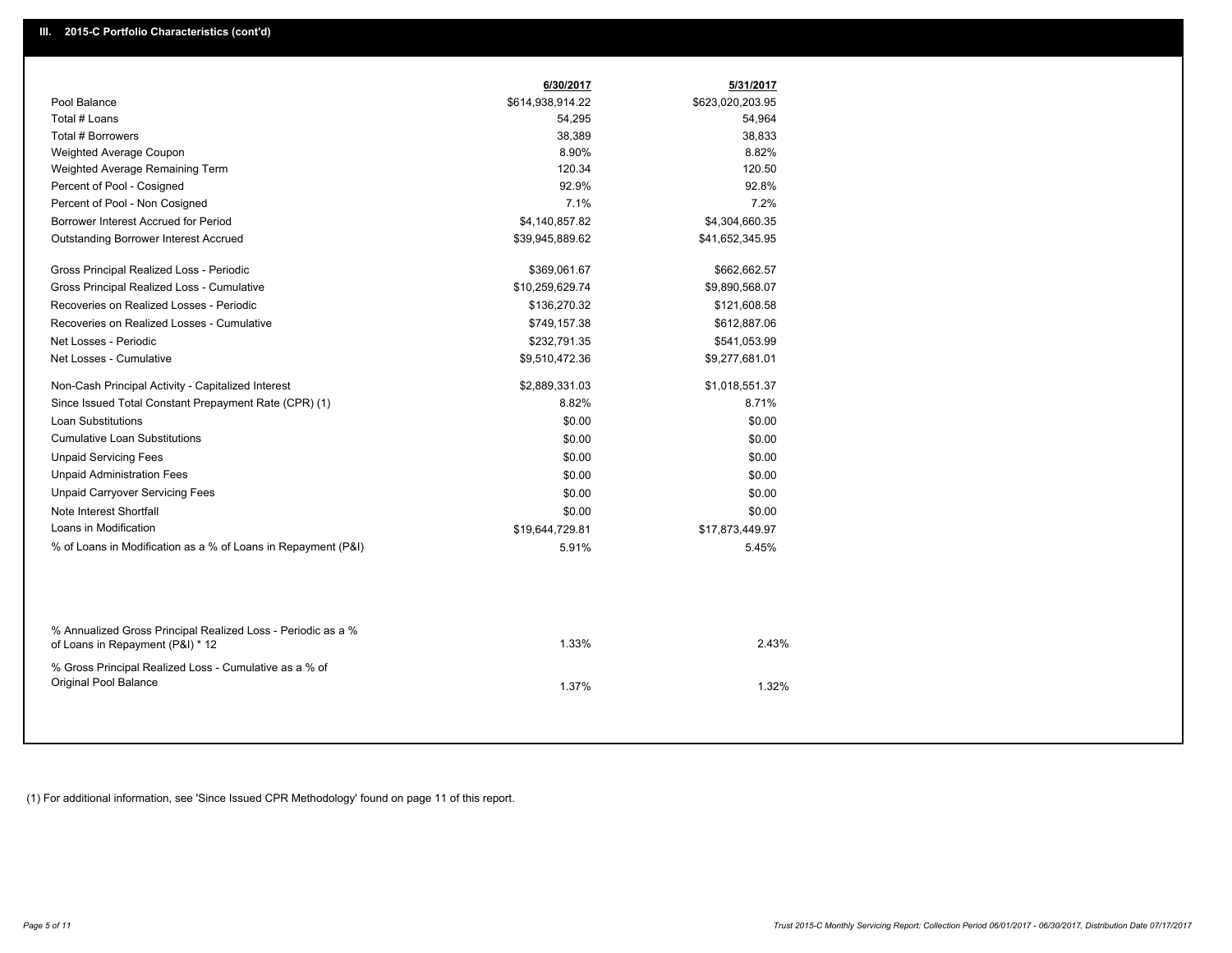#### **Loan Program**  A

|                                    | Weighted<br><b>Average Coupon</b> | # LOANS     | <b>\$ AMOUNT</b> | $%$ *    |
|------------------------------------|-----------------------------------|-------------|------------------|----------|
| - Smart Option Interest-Only Loans | 7.91%                             | 12,278      | \$108,073,413.48 | 17.575%  |
| - Smart Option Fixed Pay Loans     | 8.76%                             | 14.424      | \$193,628,717.24 | 31.487%  |
| - Smart Option Deferred Loans      | 9.18%                             | 27.593      | \$313,236,783.50 | 50.938%  |
| - Other Loan Programs              | $0.00\%$                          | $\mathbf 0$ | \$0.00           | 0.000%   |
| Total                              | 8.83%                             | 54,295      | \$614,938,914.22 | 100.000% |

\* Percentages may not total 100% due to rounding

B

C

**Index Type**

|                       | Weighted<br><b>Average Coupon</b> | # LOANS | <b>S AMOUNT</b>  | $%$ *     |
|-----------------------|-----------------------------------|---------|------------------|-----------|
| - Fixed Rate Loans    | 8.70%                             | 10,437  | \$134,933,913.55 | 21.943%   |
| - LIBOR Indexed Loans | 8.86%                             | 43,858  | \$480,005,000.67 | 78.057%   |
| - Other Index Rates   | $0.00\%$                          |         | \$0.00           | $0.000\%$ |
| <b>Total</b>          | 8.83%                             | 54,295  | \$614,938,914.22 | 100.000%  |

\* Percentages may not total 100% due to rounding

## **Weighted Average Recent FICO**

| (2)<br>Wtd Avg Recent FICO Band | # LOANS | \$ AMOUNT        | $%$ *     |
|---------------------------------|---------|------------------|-----------|
| $0 - 639$                       | 3,646   | \$37,612,299.87  | 6.116%    |
| 640 - 669                       | 3,136   | \$34,717,449.28  | 5.646%    |
| 670 - 699                       | 5,871   | \$65,745,573.24  | 10.691%   |
| 700 - 739                       | 11,900  | \$136,118,146.93 | 22.135%   |
| $740 +$                         | 29,734  | \$340,717,926.73 | 55.407%   |
| $N/A$ <sub>(1)</sub>            | 8       | \$27,518.17      | $0.004\%$ |
| <b>Total</b>                    | 54,295  | \$614,938,914.22 | 100.000%  |
|                                 |         |                  |           |

WAC reflects WAC3

To conform with company standard reporting these sections now include Princial and Interest Accrued to Capitalize.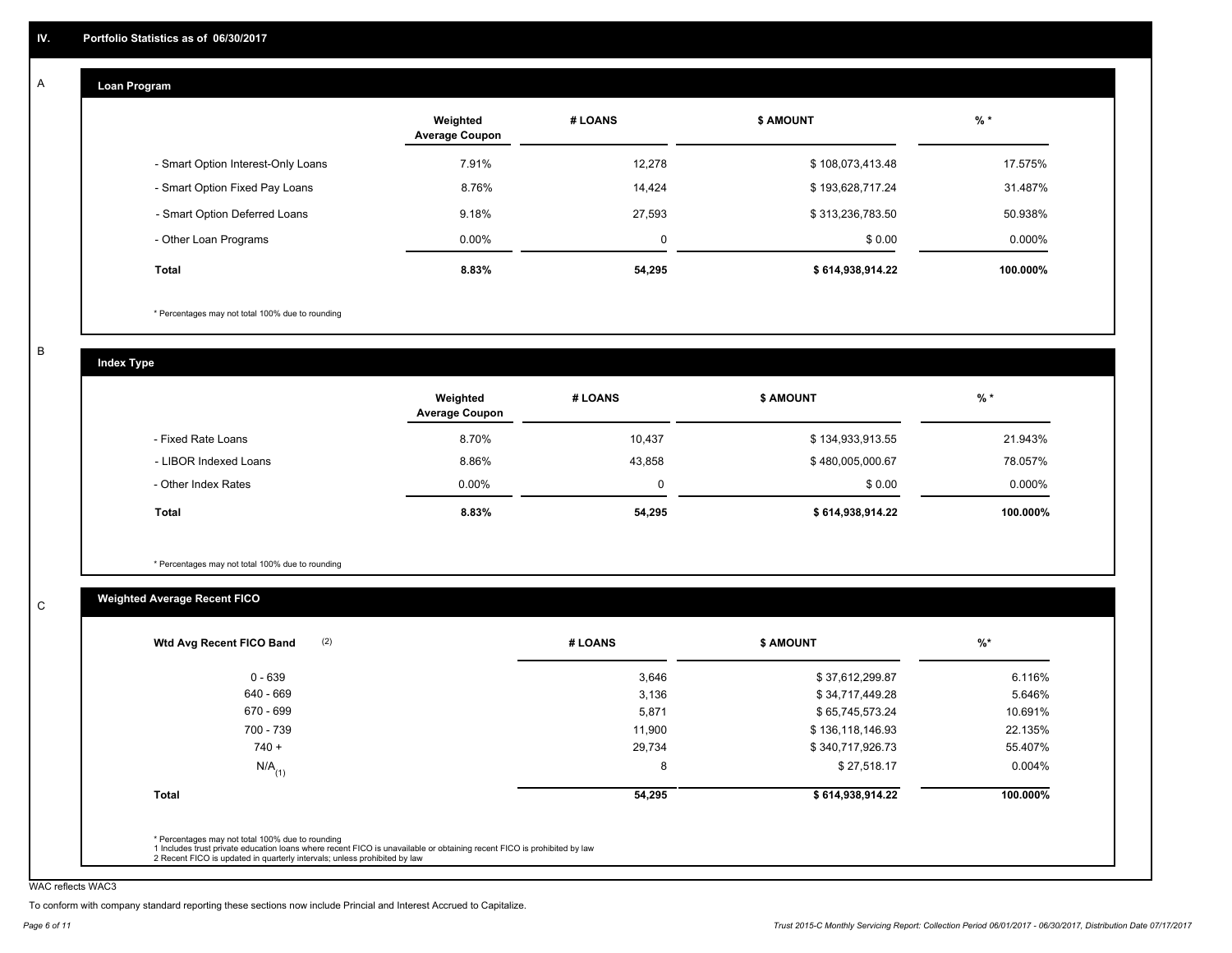| V. |     | 2015-C Reserve Account and Principal Distribution Calculations                                 |                  |  |
|----|-----|------------------------------------------------------------------------------------------------|------------------|--|
| А. |     | <b>Reserve Account</b>                                                                         |                  |  |
|    |     | Specified Reserve Account Balance                                                              | \$1,884,455.00   |  |
|    |     | Actual Reserve Account Balance                                                                 | \$1,884,455.00   |  |
| В. |     | <b>Principal Distribution Amount</b>                                                           |                  |  |
|    | i.  | Class A Notes Outstanding                                                                      | \$404,551,674.49 |  |
|    | ii. | Pool Balance                                                                                   | \$614,938,914.22 |  |
|    |     | First Priority Principal Distribution Amount (i - ii)<br>iii.                                  | \$0.00           |  |
|    |     |                                                                                                |                  |  |
|    |     | Class A and B Notes Outstanding<br>iv.                                                         | \$474,551,674.49 |  |
|    |     | First Priority Principal Distribution Amount<br>v.                                             | \$0.00           |  |
|    |     | Pool Balance<br>vi.                                                                            | \$614,938,914.22 |  |
|    |     | Specified Overcollateralization Amount<br>vii.                                                 | \$184,481,674.27 |  |
|    |     | Available Funds (after payment of waterfall items A through H)<br>viii.                        | \$10,281,530.49  |  |
|    |     | Class C Notes Outstanding<br>ix.                                                               | \$50,000,000.00  |  |
|    |     | Regular Principal Distribution Amount (if (iv > 0, (iv - v) - (vi - vii), min(viii, ix))<br>x. | \$44,094,434.54  |  |
|    |     |                                                                                                |                  |  |
|    |     | Pool Balance<br>xi.                                                                            | \$614,938,914.22 |  |
|    |     | 10% of Initial Pool Balance<br>xii.                                                            | \$74,963,981.87  |  |
|    |     | First Priority Principal Distribution Amount<br>xiii.                                          | \$0.00           |  |
|    |     | <b>Regular Principal Distribution Amount</b><br>xiv.                                           | \$44,094,434.54  |  |
|    |     | Available Funds (after payment of waterfall items A through J)<br>XV.                          | \$0.00           |  |
|    |     | xvi. Additional Principal Distribution Amount (if(ix $\lt$ = x, min(xv, xi - xiii - xiv)))     | \$0.00           |  |
|    |     |                                                                                                |                  |  |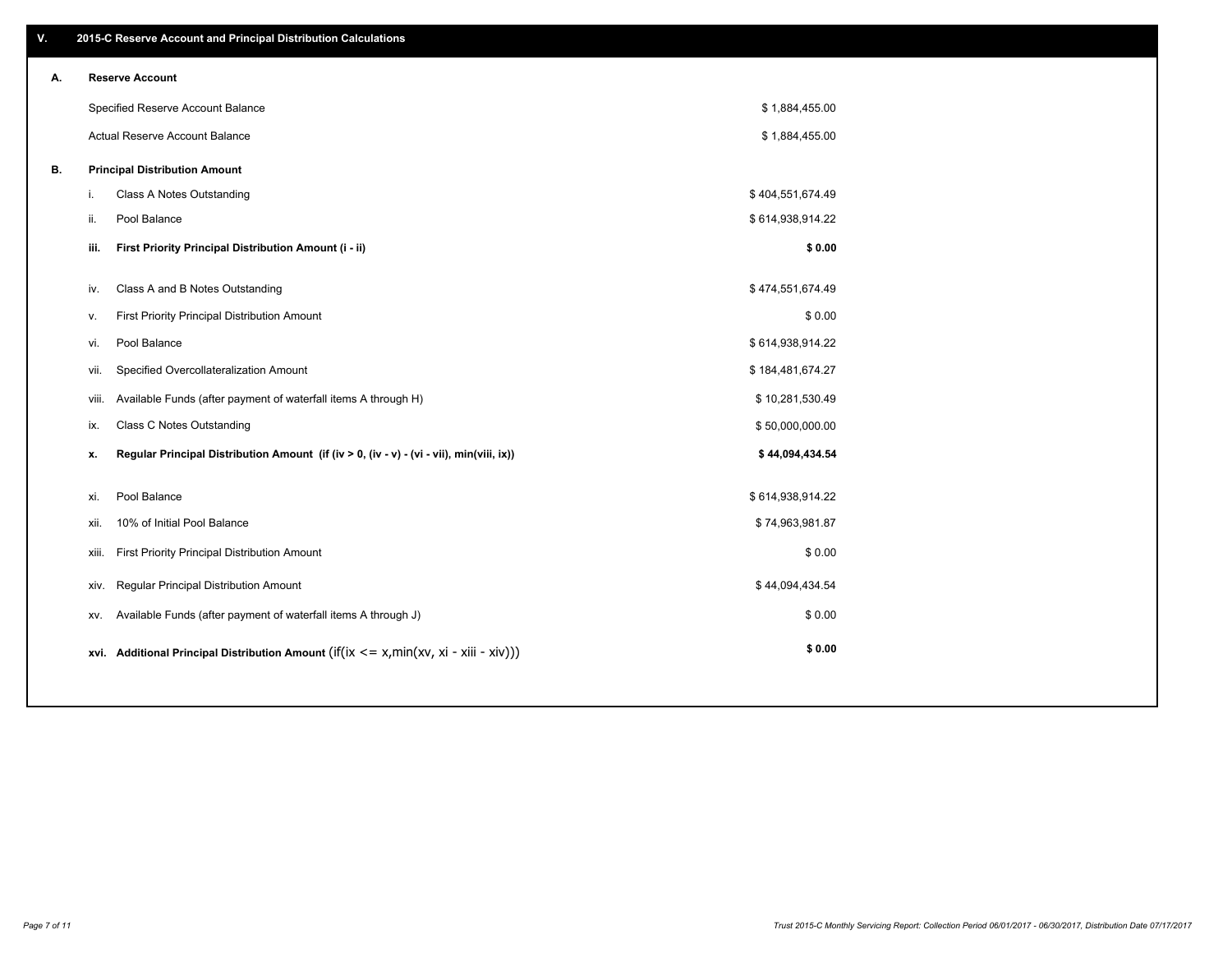|    |                                                         | Paid            | <b>Funds Balance</b> |
|----|---------------------------------------------------------|-----------------|----------------------|
|    |                                                         |                 |                      |
|    | <b>Total Available Funds</b>                            |                 | \$12,022,535.17      |
| A  | <b>Trustee Fees</b>                                     | \$0.00          | \$12,022,535.17      |
| B  | <b>Servicing Fees</b>                                   | \$390,641.42    | \$11,631,893.75      |
| C  | i. Administration Fees                                  | \$8,333.00      | \$11,623,560.75      |
|    | ii. Unreimbursed Administrator Advances plus any Unpaid | \$0.00          | \$11,623,560.75      |
| D  | Class A Noteholders Interest Distribution Amount        | \$950,363.59    | \$10,673,197.16      |
| Е  | <b>First Priority Principal Payment</b>                 | \$0.00          | \$10,673,197.16      |
| F  | Class B Noteholders Interest Distribution Amount        | \$204,166.67    | \$10,469,030.49      |
| G  | Class C Noteholders Interest Distribution Amount        | \$187,500.00    | \$10,281,530.49      |
| н  | <b>Reinstatement Reserve Account</b>                    | \$0.00          | \$10,281,530.49      |
|    | Regular Principal Distribution                          | \$10,281,530.49 | \$0.00               |
| J  | <b>Carryover Servicing Fees</b>                         | \$0.00          | \$0.00               |
| K  | Additional Principal Distribution Amount                | \$0.00          | \$0.00               |
| ч. | <b>Unpaid Expenses of Trustee</b>                       | \$0.00          | \$0.00               |
| М  | Unpaid Expenses of Administrator                        | \$0.00          | \$0.00               |
| N  | Remaining Funds to the Residual Certificateholders      | \$0.00          | \$0.00               |

#### **Waterfall Conditions**

|      | Pool Balance                                                                     | \$614,938,914.22 |
|------|----------------------------------------------------------------------------------|------------------|
| H.   | Class A and B Notes Outstanding                                                  | \$474,551,674.49 |
| iii. | Class C Noteholders' Interest Distribution Ratio (i / ii)                        | 129.58%          |
| IV.  | Minimum Ratio                                                                    | 110.00%          |
| v.   | Is the Class C Noteholders' Interest Distribution Condition Satisfied (iii > iv) |                  |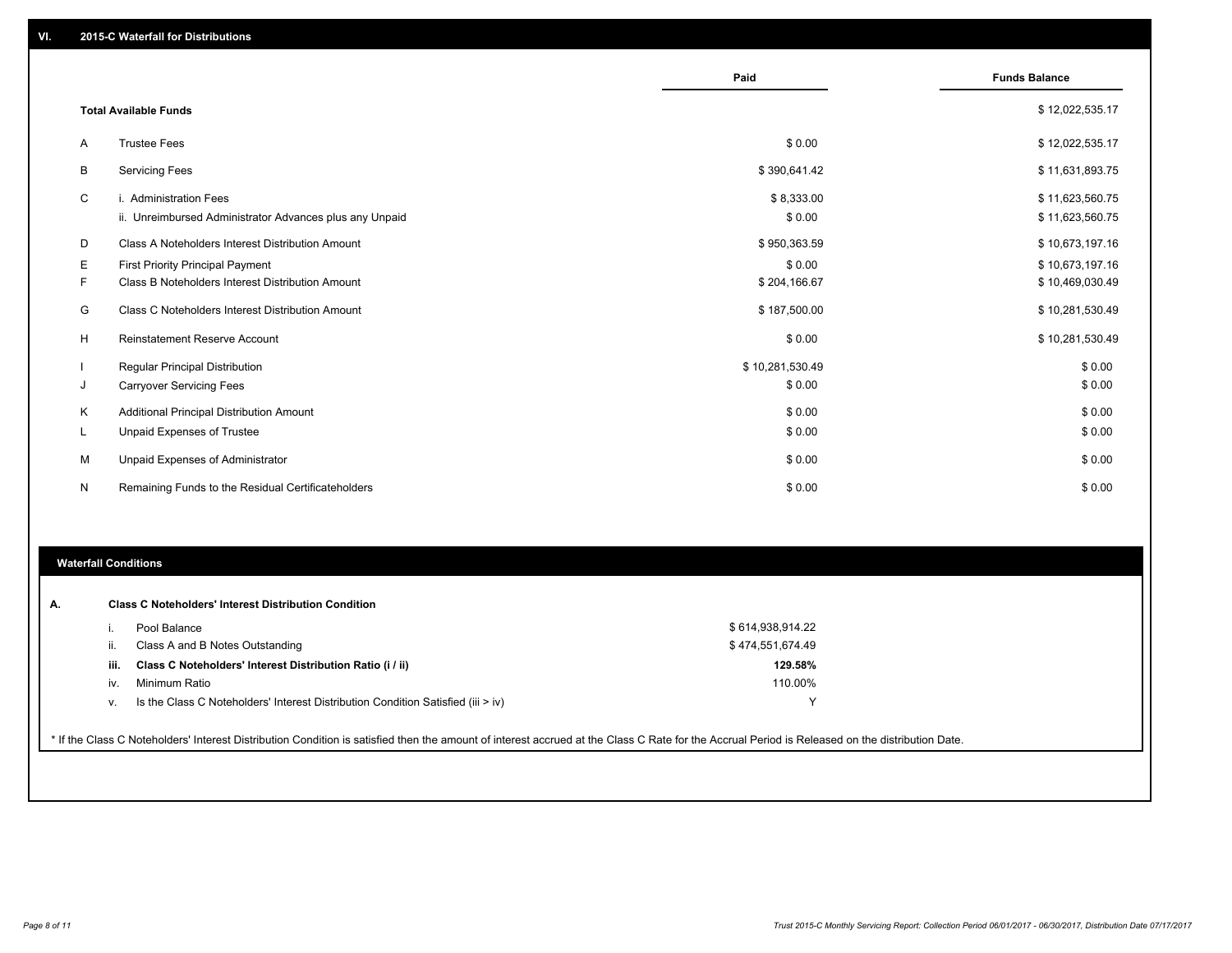| <b>Distribution Amounts</b>                                |                         |                         |                         |
|------------------------------------------------------------|-------------------------|-------------------------|-------------------------|
|                                                            | A <sub>1</sub>          | A <sub>2</sub> A        | A2B                     |
| Cusip/Isin                                                 | 78448RAA4               | 78448RAB2               | 78448RAC0               |
| <b>Beginning Balance</b>                                   | \$22,551,674.49         | \$207,000,000.00        | \$100,000,000.00        |
| Index                                                      | <b>LIBOR</b>            | <b>FIXED</b>            | <b>LIBOR</b>            |
| Spread/Fixed Rate                                          | 0.90%                   | 2.75%                   | 1.40%                   |
| Record Date (Days Prior to Distribution)                   | 1 NEW YORK BUSINESS DAY | 1 NEW YORK BUSINESS DAY | 1 NEW YORK BUSINESS DAY |
| <b>Accrual Period Begin</b>                                | 6/15/2017               | 6/15/2017               | 6/15/2017               |
| <b>Accrual Period End</b>                                  | 7/17/2017               | 7/15/2017               | 7/17/2017               |
| Daycount Fraction                                          | 0.08888889              | 0.08333333              | 0.08888889              |
| Interest Rate*                                             | 2.05889%                | 2.75000%                | 2.55889%                |
| <b>Accrued Interest Factor</b>                             | 0.001830124             | 0.002291667             | 0.002274569             |
| <b>Current Interest Due</b>                                | \$41,272.37             | \$474,375.00            | \$227,456.89            |
| Interest Shortfall from Prior Period Plus Accrued Interest | $\mathbb{S}$ -          | $\mathsf{\$}$ -         | $\mathsf{\$}$ -         |
| <b>Total Interest Due</b>                                  | \$41,272.37             | \$474,375.00            | \$227,456.89            |
| <b>Interest Paid</b>                                       | \$41,272.37             | \$474,375.00            | \$227,456.89            |
| <b>Interest Shortfall</b>                                  | $\mathsf{\$}$ -         | $\mathbb{S}$ -          | $\mathcal{S}$ -         |
| <b>Principal Paid</b>                                      | \$10,281,530.49         | $\mathsf{\$}$ -         | $\mathsf{\$}$ -         |
| <b>Ending Principal Balance</b>                            | \$12,270,144.00         | \$207,000,000.00        | \$100,000,000.00        |
| Paydown Factor                                             | 0.051665982             | 0.000000000             | 0.000000000             |
| <b>Ending Balance Factor</b>                               | 0.061659015             | 1.000000000             | 1.000000000             |

\* Pay rates for Current Distribution. For the interest rates applicable to the next distribution date, please see https://www.salliemae.com/about/investors/data/SMBabrate.txt.

**VII. 2015-C Distributions**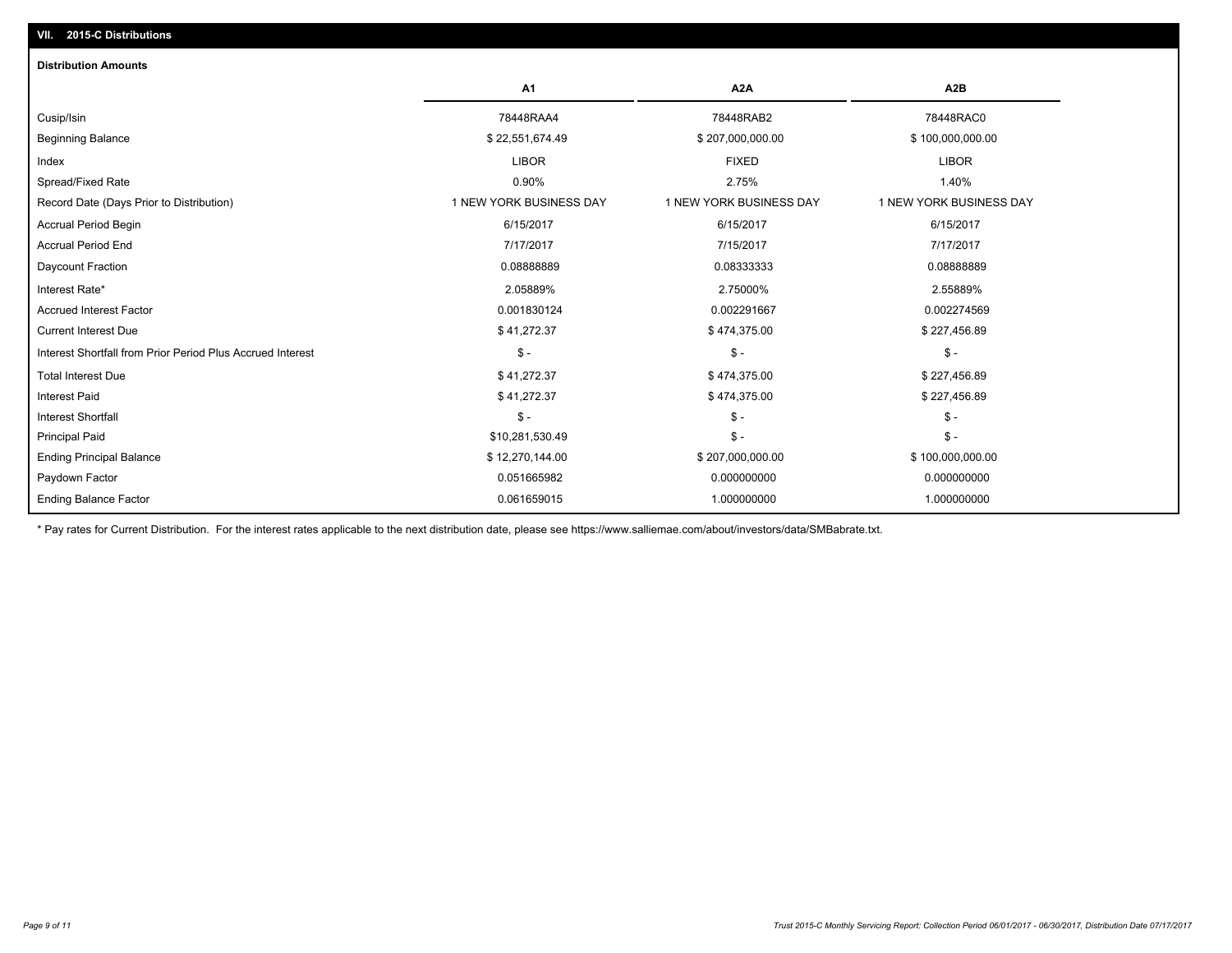| <b>Distribution Amounts</b>                                |                         |                         |                         |
|------------------------------------------------------------|-------------------------|-------------------------|-------------------------|
|                                                            | A3                      | в                       | С                       |
| Cusip/Isin                                                 | 78448RAD8               | 78448RAE6               | 78448RAF3               |
| <b>Beginning Balance</b>                                   | \$75,000,000.00         | \$70,000,000.00         | \$50,000,000.00         |
| Index                                                      | <b>LIBOR</b>            | <b>FIXED</b>            | <b>FIXED</b>            |
| Spread/Fixed Rate                                          | 1.95%                   | 3.50%                   | 4.50%                   |
| Record Date (Days Prior to Distribution)                   | 1 NEW YORK BUSINESS DAY | 1 NEW YORK BUSINESS DAY | 1 NEW YORK BUSINESS DAY |
| <b>Accrual Period Begin</b>                                | 6/15/2017               | 6/15/2017               | 6/15/2017               |
| <b>Accrual Period End</b>                                  | 7/17/2017               | 7/15/2017               | 7/15/2017               |
| Daycount Fraction                                          | 0.0888889               | 0.08333333              | 0.08333333              |
| Interest Rate*                                             | 3.10889%                | 3.50000%                | 4.50000%                |
| <b>Accrued Interest Factor</b>                             | 0.002763458             | 0.002916667             | 0.003750000             |
| <b>Current Interest Due</b>                                | \$207,259.33            | \$204,166.67            | \$187,500.00            |
| Interest Shortfall from Prior Period Plus Accrued Interest | $S -$                   | $\mathsf{\$}$ -         | $\frac{2}{3}$ -         |
| <b>Total Interest Due</b>                                  | \$207,259.33            | \$204,166.67            | \$187,500.00            |
| <b>Interest Paid</b>                                       | \$207,259.33            | \$204,166.67            | \$187,500.00            |
| <b>Interest Shortfall</b>                                  | $S -$                   | $\mathsf{\$}$ -         | $\mathsf{\$}$ -         |
| <b>Principal Paid</b>                                      | $S -$                   | $S -$                   | $$ -$                   |
| <b>Ending Principal Balance</b>                            | \$75,000,000.00         | \$70,000,000.00         | \$50,000,000.00         |
| Paydown Factor                                             | 0.000000000             | 0.000000000             | 0.000000000             |
| <b>Ending Balance Factor</b>                               | 1.000000000             | 1.000000000             | 1.000000000             |
|                                                            |                         |                         |                         |

\* Pay rates for Current Distribution. For the interest rates applicable to the next distribution date, please see https://www.salliemae.com/about/investors/data/SMBabrate.txt.

**VII. 2015-C Distributions**